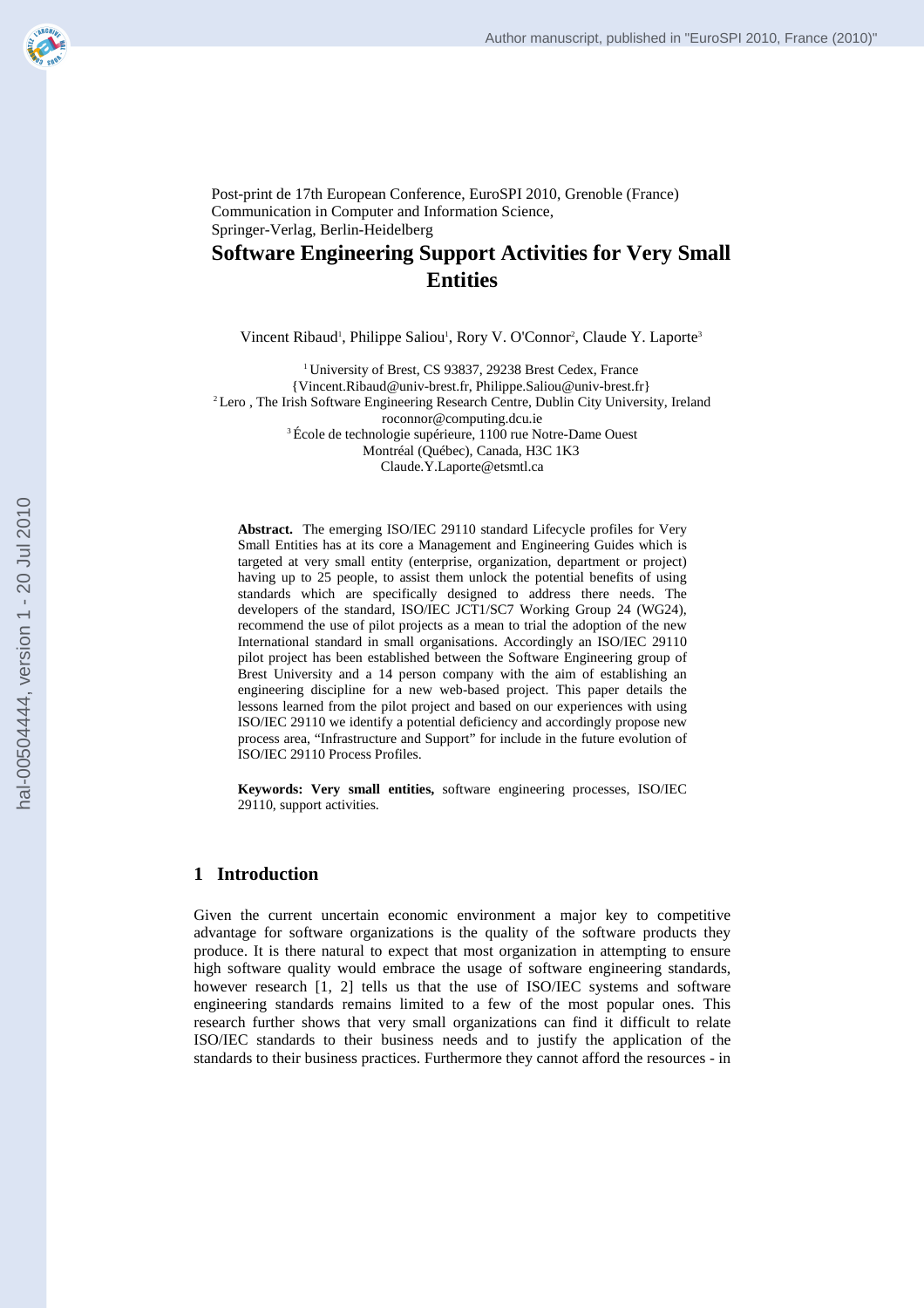number of employees, cost, and time - or see a net benefit in establishing software life-cycle processes. There are also sometimes a disconnect between the short-term vision of the company, looking at what will keep it in business for another six months or so, and the long-term benefits of gradually improving the ways the company can manage its software development and maintenance. Accordingly there is a need to help such organizations understand and use the concepts, processes and practices proposed in the ISO/IEC JTC1/SC7's international software engineering standards.

According to [3] "Small software organizations need to manage and improve their software processes, deal with rapid technology advances, maintain their products, operate in a global software environment, and sustain their organizations through growth". But very small organisations are not miniaturization of large entities and often do not have resources to perform complex tasks secondary to their products. Indeed software life cycle processes may well appear to such very small organisations as secondary management and excluded from human and financial investments. The majority of software engineering literature about small and very small software organizations focuses on software process assessment and improvement, such as the Mexican initiative MoProSoft [4] and Adept [5], but with little published work on support processes for very small software organizations.

The Rapid-Q framework, defined as a customizable set of processes that can be directly deployed into organizations with minimal effort, organizes processes in three levels: Project Procedures, Engineering Procedures, and Support Procedures [6]. Rapid-Q support processes are related to Configuration Management, Change Management, Review, Vendor Management, Process Management, Audit, Formal Decision, and Training. However this paper is more focused on support for Software Development and is slightly simpler that the RAPID-Q approach. The International Process Research Consortium reported in [7] a core research constituted of a hierarchy of research themes, research nodes, research questions. This framework defines a research node E.3: Providing Process Engineering Infrastructure, with research questions on organization and training, and technology.

The research pilot project reported in this paper addresses specifically questions E-44 "What process infrastructures are appropriate to support the new technologies and concurrent engineering?" and E-45 "How do we create easy to use "experience bases" that allow knowledge to be stored, updated, and accessed by developers at varying levels?". The proposal of this paper is focused on the E-44 question and results associated with the E-45 question are presented in another paper [8].

## **1.1 ISO/IEC 29110**

The term "very small entity" (VSE) had been defined by the ISO/IEC JTC1/SC7 Working Group 24 (WG24) as being "an entity (enterprise, organization, department or project) having up to 25 people" and has subsequently been adopted for use in the emerging ISO/IEC 29110 "Lifecycle Profiles for Very Small Entities" [9]. This standard has been aimed at addressing the issues identified above and addresses the specific needs of VSEs. The approach [10] used to develop ISO/IEC 29110 started with the pre-existing international standard ISO/IEC 12207 [11] dedicated to software process lifecycles. The overall approach consisted of three steps: (1) Selecting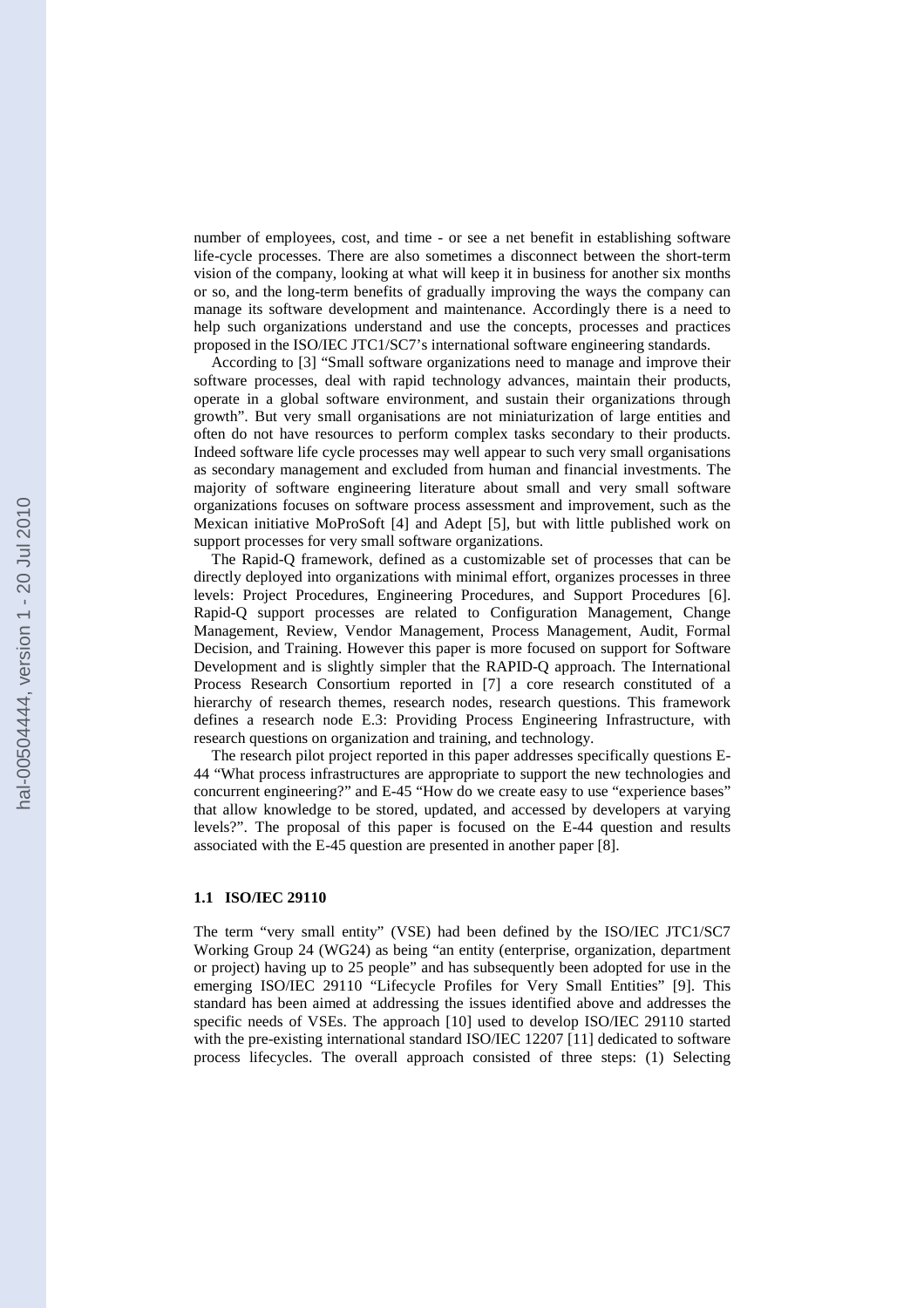ISO/IEC 12207 process subset applicable to VSEs; (2) Tailor the subset to fit VSE needs; and (3) Develop guidelines for VSEs. At the core of this standard is a Management and Engineering Guides (ISO/IEC 29110-5) [12] focusing on Project Management and Software Implementation and an Assessment Guide (ISO/IEC 29110-3) [13]. ISO/IEC 29110 makes use of the concept of a standardized profile, where a profile promotes the integration of base standards by defining how to use a combination of base standards for a given function and environment. These profiles are published as international standards.

In addition to the selection of base standards, a choice is made of permitted options for each base standard and of suitable values for parameters left unspecified in the base standard.

**Profiles:** The core characteristic of the entities targeted by ISO/IEC 29110 is size, however there are other aspects and characteristics of VSEs that may affect profile preparation or selection, such as: Business Models (commercial, contracting, in-house development, etc.); Situational factors (such as criticality, uncertainty environment, etc.); and Risk Levels. Creating one profile for each possible combination of values of the various dimensions introduced above would result in an unmanageable set of profiles. Accordingly VSE's profiles are grouped in such a way as to be applicable to more than one category. Profile Groups are a collection of profiles which are related either by composition of processes (i.e. activities, tasks), or by capability level, or both. The "Generic"" profile group has been defined [14] as applicable to a vast majority of VSEs that do not develop critical software and have typical situational factors. The Generic Profile Group is a collection of four profiles (Entry, Basic Intermediate, Advanced), providing a progressive approach to satisfying a vast majority of VSEs that do not develop critical software and have typical situational factors.

To date the Basic Profile has been specified and developed, the purpose of which is to define a software development and project management guide for a subset of processes and outcomes appropriate for characteristics and needs of VSEs. The Basic Profile describes software development of a single application by a single project team [12]. The main reason to include project management is that VSEs core business is software development and their financial success depends on project profits.

**Deployment packages:** However, the issues of assistance to VSEs in understanding and adopting standards, as previously outlined, must be addressed. To this end, some members of the ISO/IEC JTC1/SC7 WG 24 have produced a set of "Deployment Packages" (DP) [15]. A DP is a set of artifacts developed to facilitate the implementation of a set of practices, of the selected framework, in a VSE. A DP is not a process reference model (i.e. it is not prescriptive). The elements of a typical DP are: description of processes, activities, tasks, roles and products, template, checklist, example, reference and mapping to standards and models, and a list of tools. The mapping is only given as information to show that a deployment package has explicit links to standards, such as ISO/IEC 12207, or models, such as the CMMI for Development, hence by deploying and implementing the package, a VSE can see its concrete step to achieve or demonstrate coverage. Packages are designed such that a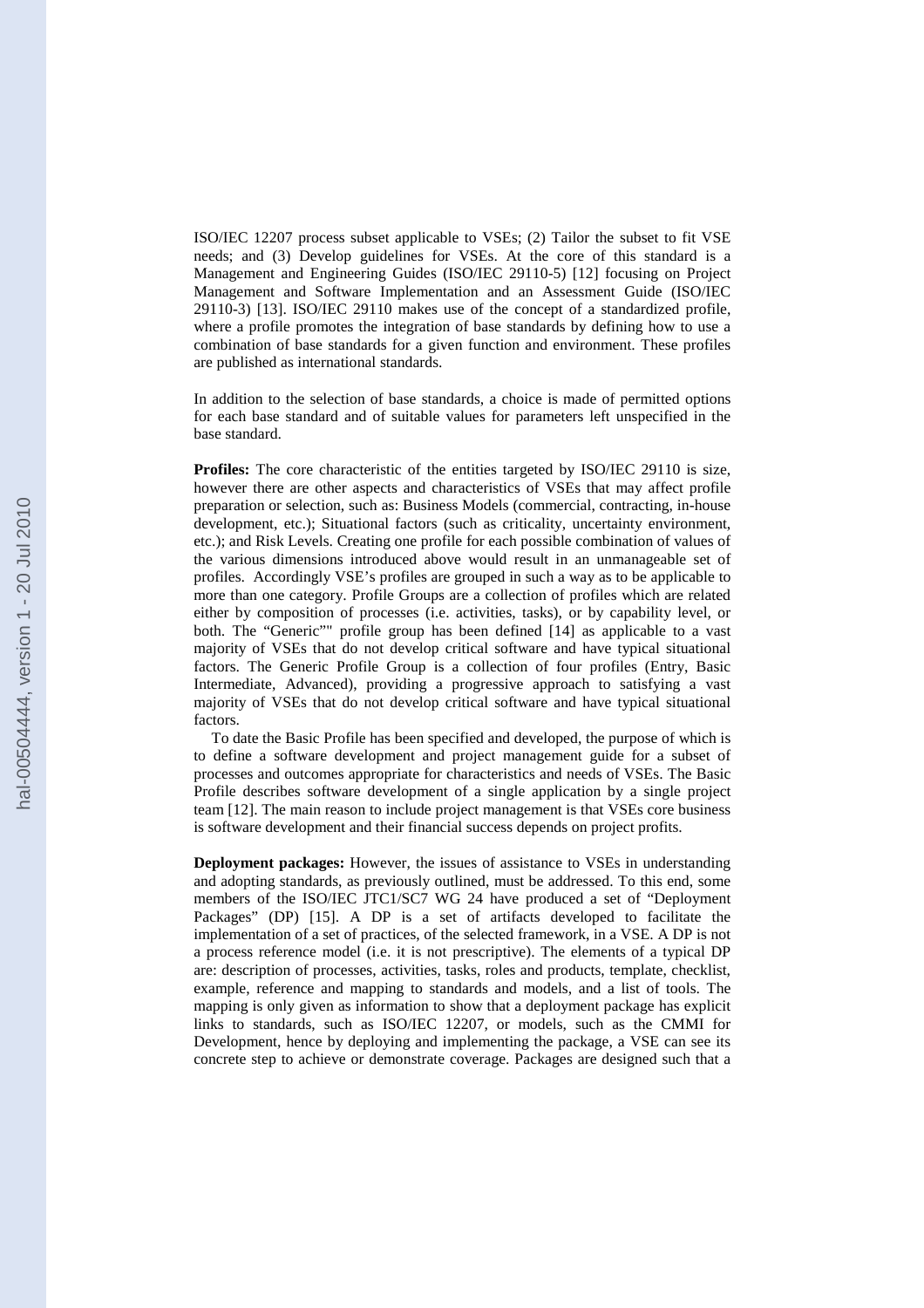VSE can implement its content, without having to implement the complete framework at the same time.

## **1.3 Research Pilot Project**

As stated in [11], support processes provide a specific focused set of activities for performing a specialized software process. A supporting process assists Project Management and Software Implementation processes as an integral part with a distinct purpose, contributing to the success and quality of the software project. An idea argued in this paper is that even if some support activities are existing and distributed in PM and SI processes of the Basic Profile, the Intermediate or Advanced profiles must include additional support processes.

This paper reports some conclusions of a pilot project that authors conducted with a 14-people VSE that builds and sells counting systems about the frequenting of natural spaces and public sites. Only 3 employees are software developers and the VSE asked assistance for the management of software projects – which the emerging ISO/IEC 29110 standard is intended for – and also for its infrastructure management. Infrastructure management, configuration management or documentation management, are examples of support processes which are neither management processes nor implementation processes. Another idea defended in this paper is that implementing support activities in a VSE needs operational mechanisms. The VSE's employees were provided with transfer cards intended to help the VSE to build its own support activities. A transfer cards aims to help the engineer to do [and learn] the task. But it takes in account the necessity for the VSE to become autonomous in supporting its own development process.

This section overviewed SE initiatives for VSEs and related work. The Basic Profile is discussed in section 2, where the pilot project is also introduced. In section 3, we establish a mapping between the ISO/IEC 29110 Process Reference Model (PRM) and the ISO/IEC 12207 PRM; present some facts of the pilot project, and make the proposal to add a support process to the ISO/IEC 29110 initiative. We conclude with short perspectives.

# **2 A Standardized Process Profile for VSE**

## **2.1 Basic Profile**

**Basic Profile Processes.** Considering deployment of the Basic Profile, Part 5-1-2 [12] defines software implementation and management practices appropriate for characteristics and needs of VSEs described in section 6 of Part 4-1 [16]. The Basic Profile is made of 2 processes: Project Management (PM) and Software Implementation (SI). A process is defined as "a set of interrelated or interacting activities which transforms inputs into outputs [11]". Table 1 provides the process / activities breakdown, we added the normative references to the ISO/IEC 12207 standard - as it is defined in Clause 8 of the Basic Profile [16]. In italics, were added missing references to the ISO/IEC12207 standard.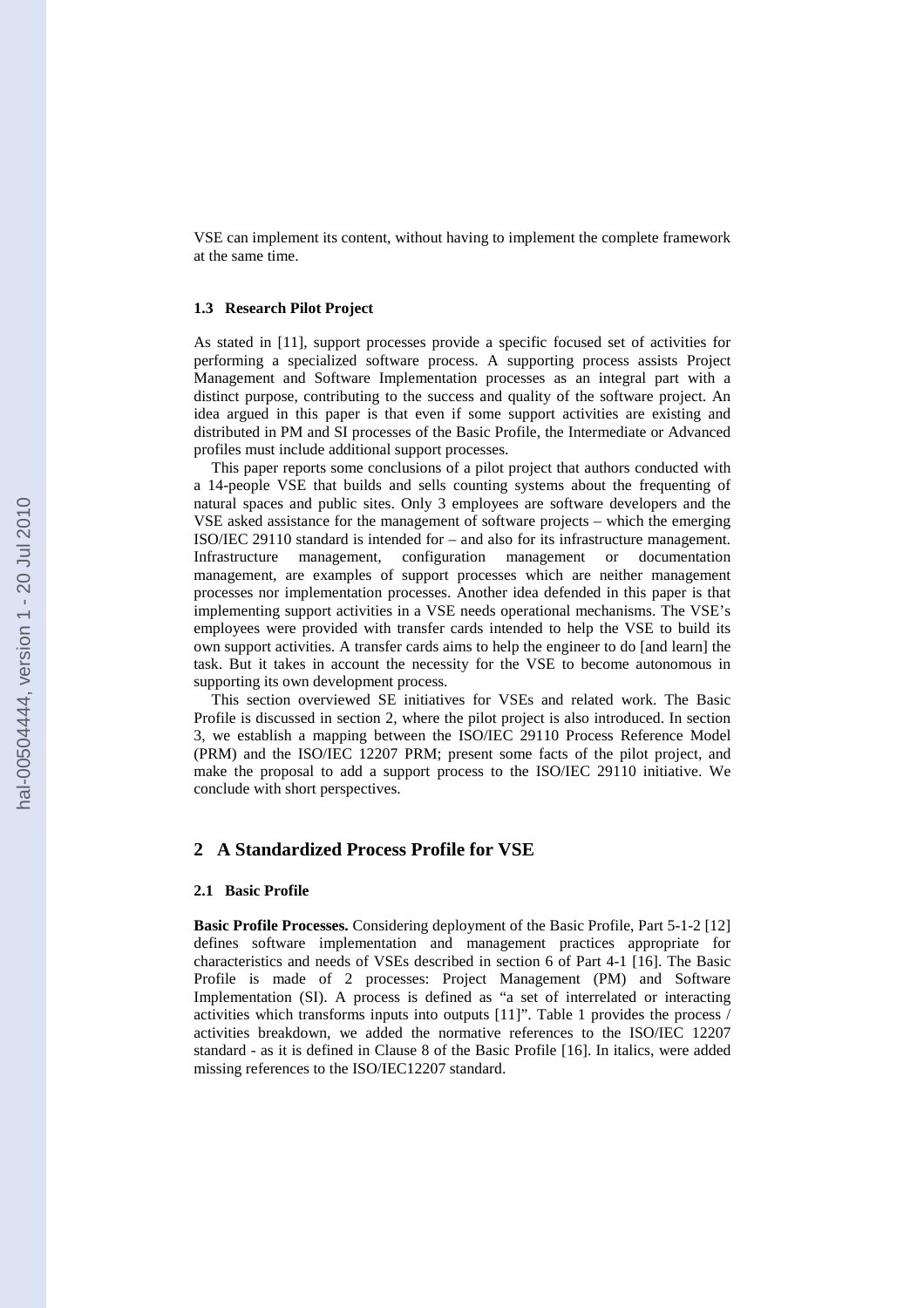**Basic Profile Products**. The purpose of the Project Management (PM) process is to establish and carry out in a systematic way the tasks of the software implementation project, which allows complying with the project's objectives in the expected quality, time and cost. The PM process also acts as the interface to the outside world. The initiating document for a software project is a *Project Description*, which is also the basis for project planning. Project Management generates a *Project Plan* to direct the software project and establishes a *Project Repository* to store project work products. During the execution of the project, Project Management process receives *Change Requests*, which might cause revisions to the *Project Plan*. The source of a *Change Request* is either one of the processes or Customer.

*Software Implementation* (SI) produces a specified software system implemented as a software product or service [11]. This process starts with the establishment of *Software Requirements*. *Software components* defined by the *Software Design* are produced. *Software* is produced performing integration of *Software components* and verified using *Test Cases and Test Procedures*. The final outcome is a *Software Configuration*, which includes, in addition to executable software and its source, all associated documentation. *Software* shall satisfy architectural design requirements through verification and stakeholder requirements through validation. Defects shall be identified, recorded at the *Verification/Validation Results* and corrected. The customer acceptance is formalized by the *Acceptance Document*.

| <b>29110 Basic Profile Activities</b>              | 12207:2008 related processes                                                                                                                            | 12207:2008 related activities             |
|----------------------------------------------------|---------------------------------------------------------------------------------------------------------------------------------------------------------|-------------------------------------------|
| PM.1 Project Planning                              | 6.3.1 Project Planning                                                                                                                                  | 6.3.1.3.1, 6.3.1.3.2                      |
| Plan<br>PM.2<br>Project<br>Execution               | 6.4.8 SW Acceptance<br>Support,<br>7.2.2 SW Configuration Management,<br>7.2.3 SW Quality Assurance, 7.2.6<br>Review, and 7.2.8 Problem Resolution      | 7.2.6.3.3                                 |
| PM.3 Project Assessment<br>and Control             | 6.3.2<br>Project Assessment<br>and<br>Control, 6.3.7 Measurement                                                                                        | 6.3.2.3.1, 6.3.2.3.2, and<br>6.3.2.3.3    |
| PM.4 Project Closure                               | Supply, $6.3.2$<br>6.1.2<br>Project<br>Assessment and Control                                                                                           | 6.1.2.3.6, 6.3.2.3.4                      |
|                                                    |                                                                                                                                                         |                                           |
| SI.1 SW Implementation<br>Initiation               | 6.3.1 Project Planning                                                                                                                                  | 6.3.1.3.3                                 |
| SL <sub>2</sub><br>SW.<br>Requirements<br>Analysis | Stakeholder<br>Requirements<br>6.4.1<br>Definition, 7.1.2 SW Requirements<br>Analysis                                                                   | $6.4.1.3.1$ to $6.4.1.3.5$ .<br>7.1.2.3.1 |
| SL3 SW Architectural and<br>Detailed Design        | 7.1.3 SW Architectural Design,<br>7.1.4 SW Detailed Design, and 7.1.5<br><b>SW</b> Construction                                                         | 7.1.3.3.1, 7.1.4.3.1, and<br>7.1.5.3.1    |
| SL4 SW Construction                                | 7.1.5 SW Construction                                                                                                                                   | 7.1.5.3.1                                 |
| SI.5 SW Integration and<br><b>Tests</b>            | 7.1.5 SW Construction, 7.1.6 SW<br>Integration, 7.1.7 SW Qualification<br>Testing, 7.2.1 Documentation, 7.2.4<br>SW Verification, and 7.2.5 Validation, | 7.1.5.3.1, 7.1.6.3.1                      |
| SI.6 Product Delivery                              | 6.1.2 Supply, 6.4.7 SW Installation,<br>6.4.8 SW Acceptance Support                                                                                     | 6.1.2.3.5.<br>$6.4.7.3.1$ .<br>64831      |

**Table 1.** Basic Profile Process Breakdown.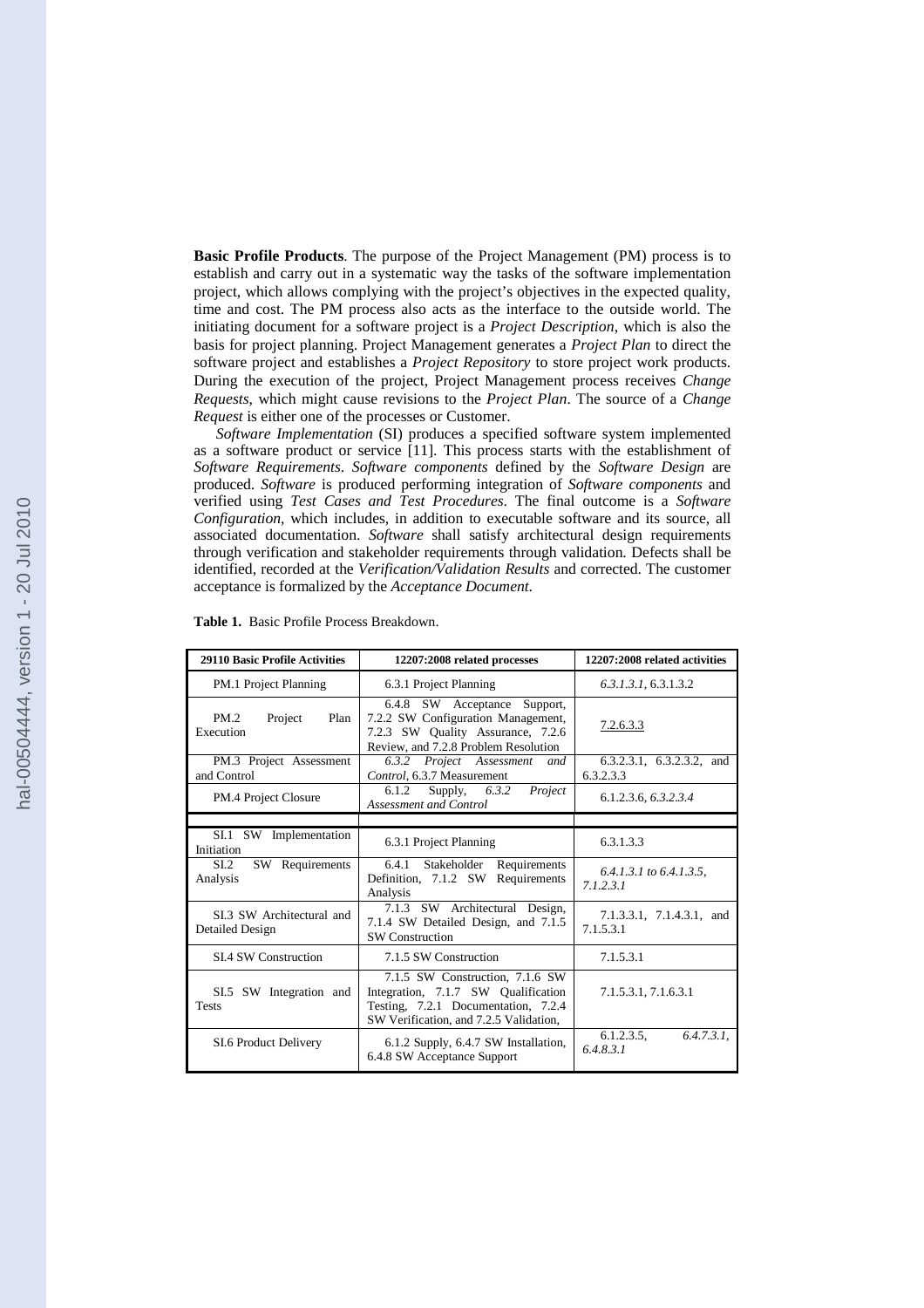## **2.2 Pilot Project**

Whilst space limitations do not allow for a detailed discussion on research methodology, it is worth noting that the purpose of a pilot project is as an exploratory study may be used as a prelude to larger research study and for doing causal investigations and is aimed at elucidating and understanding the internal dynamics of program operations. The primary advantage of this type case study approach is "*it often highlights new insights or ideas and when used as a pilot study, it can sometimes generate ideas and focus research*" [17].

A VSE of 13 people (with 2 software engineers) requested help from University of Brest in Spring 2009. The VSE designs, builds, develops and sells counter system intended to collect and analyze the frequentation of public or private sites. Counting systems are based on stand-alone counter boxes (including sensors, power supply, data storage, and data exchange) and a software chain able to collect, to analyze, to present, and to report counting data. In the previous software chain, sets of counting data were downloaded from counters by infrared link or GSM (Global System for Mobile Communications), were stored on personal computers and shall be exchanged via a file transfer utility.

Due to its clients' requirements and products supplied by the concurrence, the VSE started a complete reconstruction of its software chain in order to transform it in a Web-based system called Eco-Visio, intended to host data of fleets of counting systems for each client and able to process statistics and to generate analysis reports on counting. The VSE hired at the end of June 2009 a graduate in Information Technology of Brest university who performed his final internship in the VSE. At the same moment, the professors of University of Brest visited the VSE and initiated a pilot project intended to transfer a part of the ISO/IEC 29110 standard to the VSE and its specific context.

The pilot project started effectively in Fall 2009. The VSE needs fall in two categories, mid-term and urgent. As stated in [10], the pilot should not be on a critical path, such that failure has a significant adverse impact on the VSE. It was decided with the management of the VSE to split the pilot project in two projects: a pilot project to establish standardized processes based on the Basic Profile; a technological transfer project to be assisted on three software engineering activities: establishment of a robust and perennial technical architecture, improvement of the system reliability with a disciplined test process, set-up of processes on change requests management and configuration management. The first project is still running and should complete at the end of August 2010. The second project completed at the end of March 2010 as the first version of the new Eco-Visio Web-based system was released.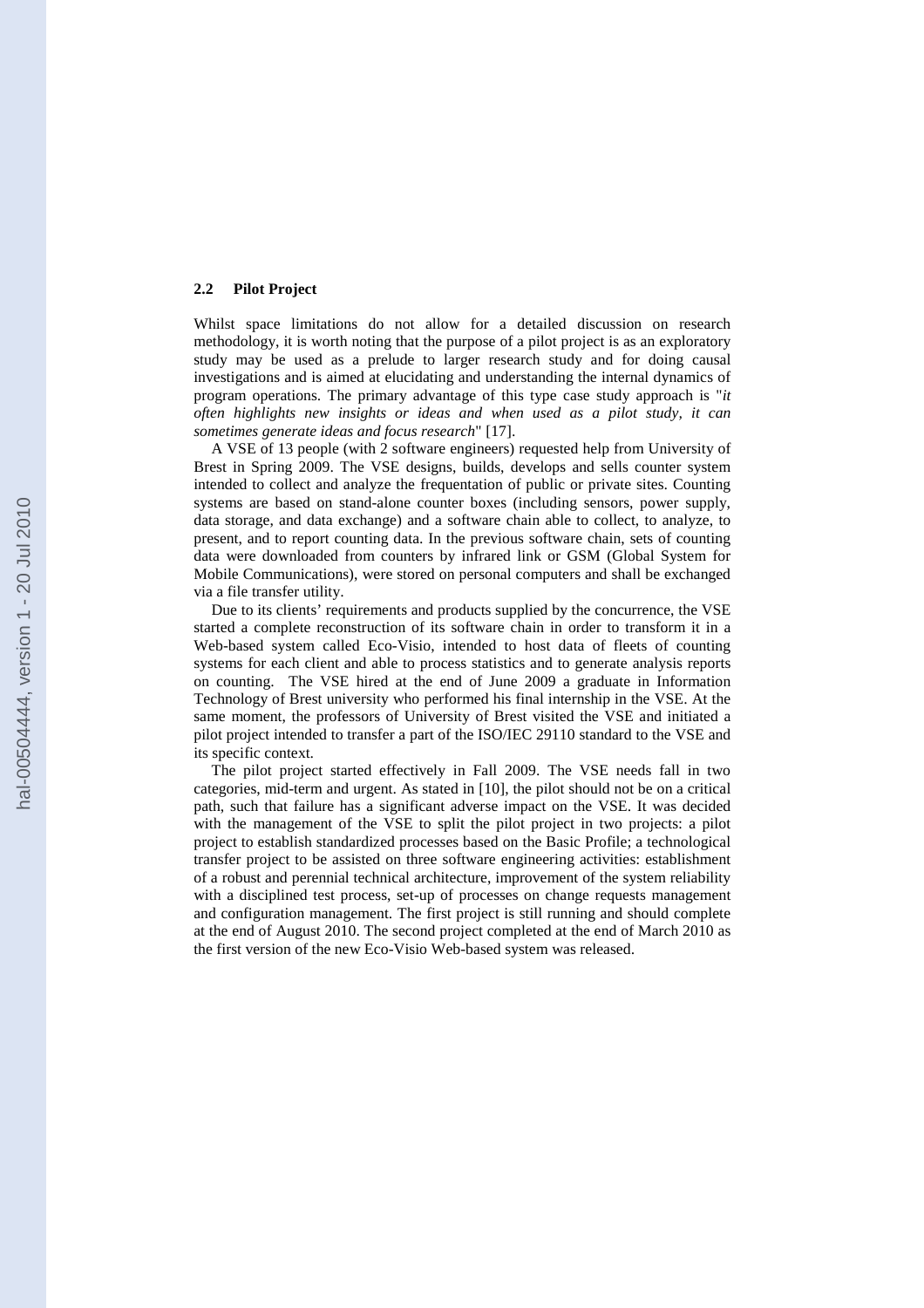## **3 A need for additional supporting activities**

## **3.1 Mapping of the ISO/IEC 29110 Basic Profile with the ISO/IEC 12207**

ISO 15504:2004 [18] adopts the ISO 12207:2008 [11] terminology for process group, process and activity. These standards group the "things" that may be performed during the life cycle of a software system into seven process groups. Each of the life cycle processes within those groups is described in terms of its purpose and desired outcomes; each process is also divided into a set of activities; each activity is further divided into a set of tasks; activity and tasks are performed to achieve process outcomes [11] [18]. The terminology of ISO/IEC 29110 is the same because the Basic Profile Part 4.1 [16] is an IS, but there is a shift of level:

- Process Group (12207) maps to Process (29110).
- Process or Lower-Level Process (12207) map to Activities (29110).
- Each of the 6 lower-level processes of the 7.1.1 Software Implementation Process has a single activity whose name is the name of the lower-level process; hence there is no need to map the 12207 concept of Activity regarding the 29110.
- Task (12207) or Base Practices (15504) map to Task (29110).

The Basic Profile addresses quality assurance with tasks, such as review, verification and validation, test and defect correction, and products such as the project plan, test report and verification results. As an example the project plan should include this information: Tasks, including verification, validation and reviews with Customer and Work Team, to assure the quality of work products. Tasks may be represented as a Work Breakdown Structure (WBS). Additional quality assurance tasks and products will be added to the Intermediate and Advance Profiles of the Generic profile group. The Basic Profile does not cover all the activities of the 12207 Software Configuration management process. A software Version Control Strategy is developed. Items of Software Configuration are identified, defined and baselined. Modifications and releases of the items are controlled and made available to the Customer and Work Team. The storage, handling and delivery of the items are controlled [12].

Hence, except PM.2 Project Plan Execution, SI.5 SW Integration and Tests and Configuration Management tasks, the ISO/IEC 29110 Basic Profile does not refer to and do not have dedicated support processes.

#### **3.2 Back to the Pilot Project**

Ed Yourdon, cited in [19], wrote: 'The data processing profession has been slowly learning that technology transfer is one of its biggest problems, if not the biggest problem". As mentioned in section 3.2, a technology transfer project with the VSE was initiated to resolve urgent problems about architecture, reliability and change management of the software under development. The software release was scheduled for Spring 2010, hence the assistance was on the two former points.

The absence of requirement traceability and systematic testing was rapidly recognized by all stakeholders. A short audit was performed by the second author to identify potential risks of the technical solution chosen by the VSE. Both professors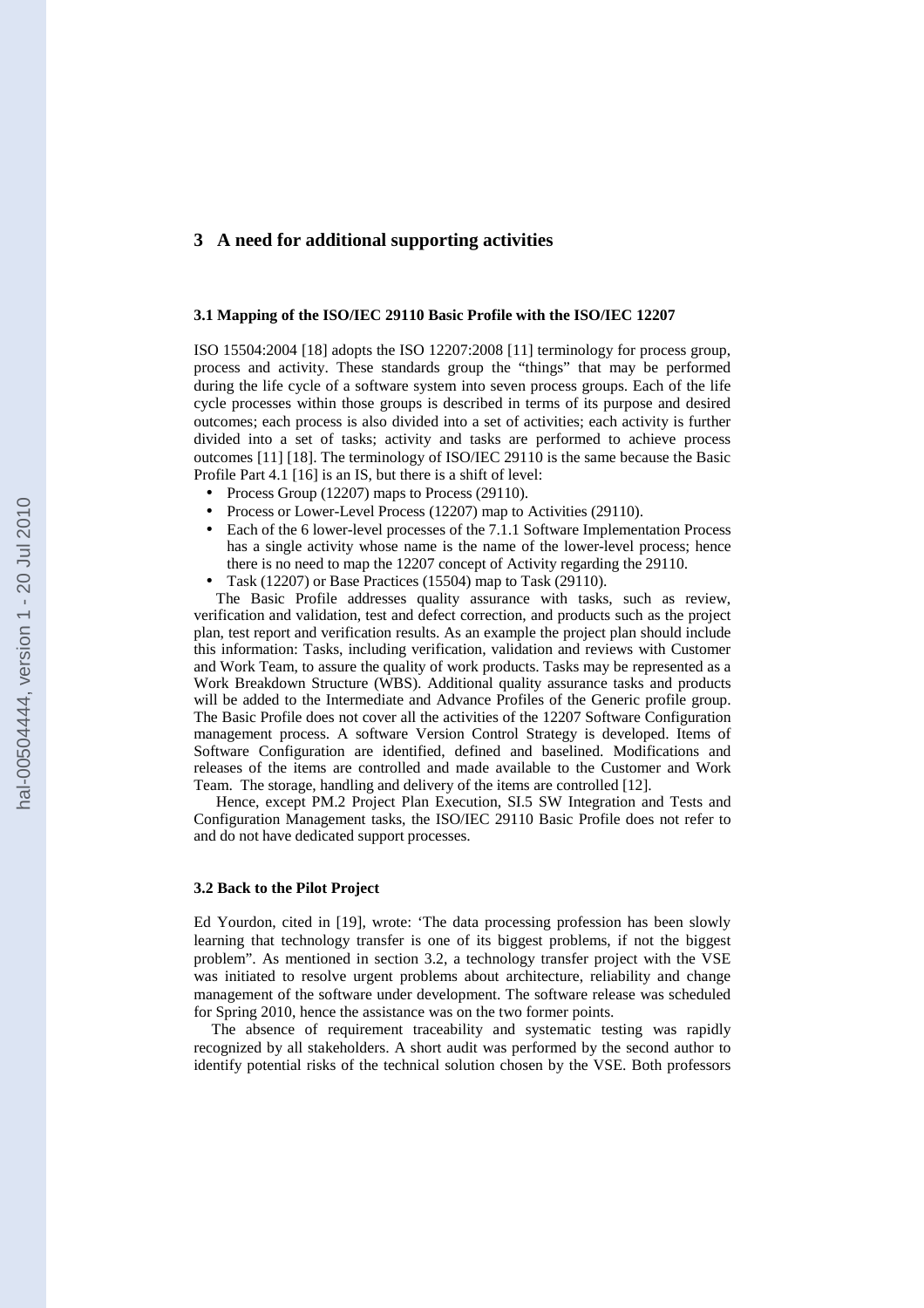from University of Brest thought also that project management has to be improved but this point has been deliberately omitted from the scope of this pilot project. A plan of action in two steps was proposed: - 1- implementation of the Deployment Package "Software Requirements Analysis" and - 2 - support to the definition and the establishment of a robust and perennial architecture.

The starting point of the ISO/IEC 29110 use for requirement is a step-by-step approach to perform the required SI.2 tasks is given in the Deployment Package - Software Requirement Analysis [15]. An employee of the VSE integrated a training session on requirements based on the training material associated with this Deployment Package. Lessons learned about this training are reported in [8]. Reliability problems reported by the VSE were attributed to the architecture. The software under development was using the architecture of the Internet provider: Tomcat application server and MySQL database. During the software tests, frequent crashes occur and the VSE was encouraged to invest in its own 3-tier architecture. VSE employees had no skills about databases and application servers' installation, configuration and administration. Hence, a dedicated assistance approach, presented in the next section, was developed.

#### **3.3 Support Processes for VSEs**

**Process Reference Model**. The variety of SE standards provides different Process Reference Models that may differ slightly on the composition of Support Processes. Our proposition is to use several infrastructure and support processes, such as Infrastructure management, Methods and tools support, Documentation, Installation and deployment. This decomposition is a pragmatic answer to the lack of support that may be experienced in small-sized project where the main effort is concentrated on project management and software development tasks.

**Transfer cards**. It was decided to use the 15504 standard to provide software engineers with an exemplar model of software engineering support. While documenting a support process, the engineer's activity was organized in small units of work called a support task. The whole process can be performed by a dedicated support group or distributed on the development team.

The description of the task is designed as a theater scene: the scene is the reference context where action happens; the scene aims at a unity of place, time and action; the scene is together a situation where people do [and learn], a scenario of actions, a role distribution, an area mobilizing resources and means. The different components of a scene are depicted in a standardized transfer card. We will present briefly the main elements of a card.

- Related 29110 Process / Activity (e.g. SI / SI.4 Software Construction) provides a smooth link to the ISO/IEC 29110 and through the Standardized Profiles to the 12207 standard.
- Role (e.g. Designer) is a quick reference to the ISO/IEC 29110 Role.
- Task Title and Objectives is similar to Process Title, Process Purpose, and Process Outcomes as defined in ISO/IEC 12207.
- Step-by-step is a comprehensive description of the work to be done intended to be a practical guide to complete the task. A set of resources required. It may include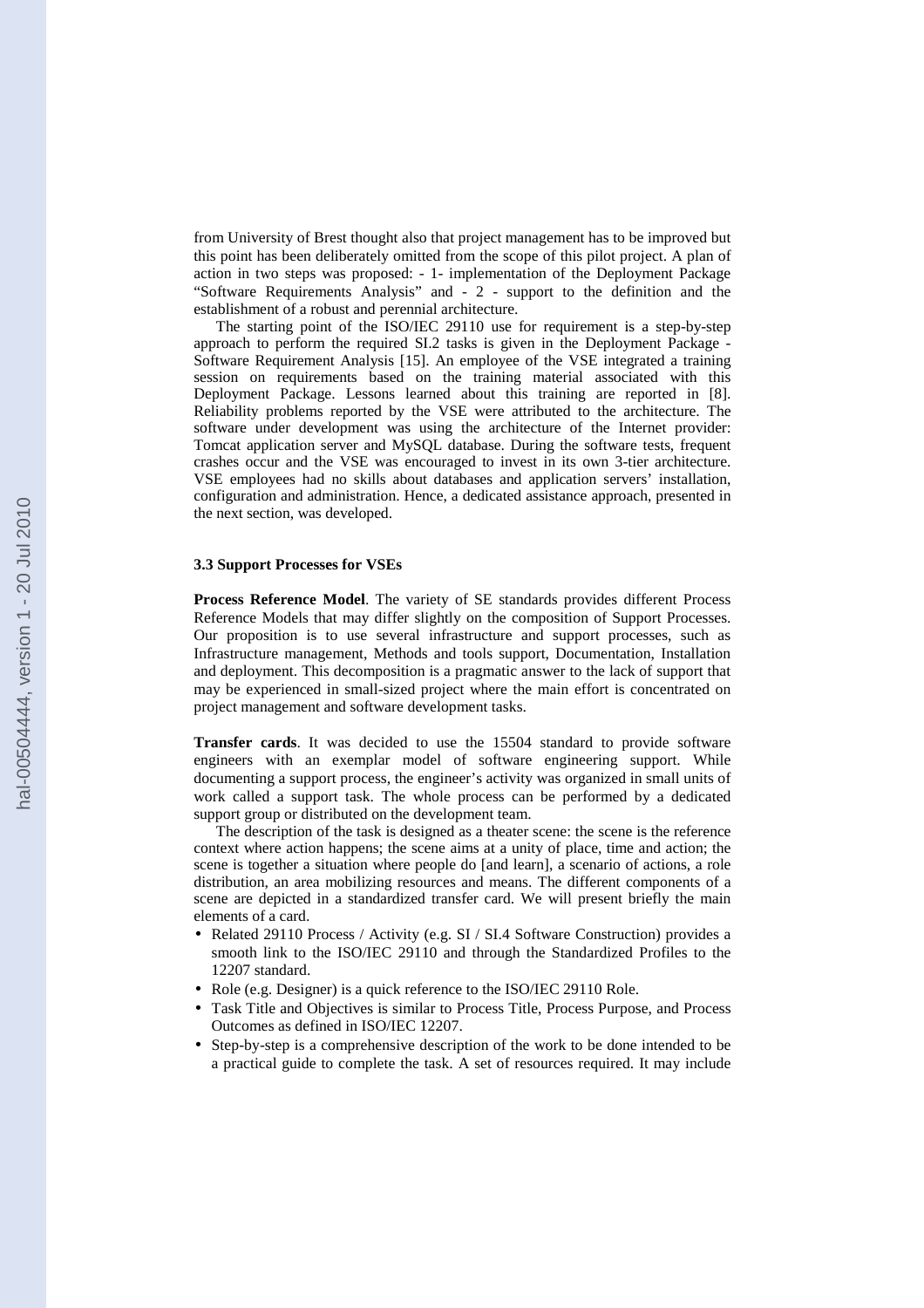the hosting of a technical support (such as Oracle Metalink) that a technology transfer center is able to afford when the cost is out of reach of a VSE.

• Output products are generally a usage or an installation guide. It aims to initiate and develop a strategy of capitalizing and transferring knowledge to the VSE employees.

The concept of transfer cards was an answer to the VSE specific needs that wishes to be accompanied on the architectural design and SW construction activities (SI.3 and SI.4 in the 29110 Basic Profile). Transfer cards is intended to help the engineer to do [and learn] the task. However the concept of transfer cards is also hybrided with a wish (and a necessity) for the VSE to become autonomous in supporting its own development process: beside the support itself, one result of a supporting activity is an output product - a guide - that may be used as an input product for the next occurrence of this support activity.

**Empirical evaluation**. Using and continually enhancing support guides is a virtuous cycle that, in our opinion, is a kind of software improvement. Although no measurements are easy to define and perform to confirm this point, empirical evidence is given by the "customer" satisfaction. Three supporting cards were delivered to the VSE: Set-up of deployment architecture, Set-up of the database architecture, Migration MySQL to Oracle XE. The VSE fully employed the three cards and was able to set-up a 3-tier architecture for its software system. The system is deployed since the end of March 2010 and load testing and application optimization should be soon complete. As an empirical measure of its satisfaction, the VSE asked for similar cards in documentation management with a Content Management System (CMS) and in software configuration management (SCM). The former card is under construction, the DP "Version Control" [15] should be useful as a basis for the latter card.

## **3.4 Support Processes for the ISO/IEC 29110 Intermediate and Advanced Profiles**

**Overview of the proposal**. The empirical results of this pilot project in technology transfer lead us to address a proposal to the WG24 in charge of the 29110 development: add the process "Infrastructure  $\&$  Support" to the 29110 intermediate and advanced profiles. "Infrastructure & Support" was preferred to "Software Support Processes" (12207) or "Supporting Life Cycle Processes" (15504) because it emphasizes VSE concerns about mastering its infrastructure.

**ISO 12207 Support Processes**. The process category "Software Support Processes" contains 8 processes: 7.2.1 SW Documentation Management, 7.2.2 Configuration Management, 7.2.3 SW Quality Assurance, 7.2.4 SW Verification, 7.2.5 SW Validation, 7.2.6 SW Review, 7.2.7 SW Audit, and 7.2.8 SW Problem Resolution.

Processes of the process category "Organizational Project-Enabling Processes" manage the organization's capability to acquire and supply products or services through the initiation, support and control of projects [11]. Hence, all processes are, more and less, concerned with support but we will concentrate on those related with SW development: 6.2.1 Life Cycle Model Management, and 6.2.2 Infrastructure Management. Some processes of the process category "Technical Processes" provide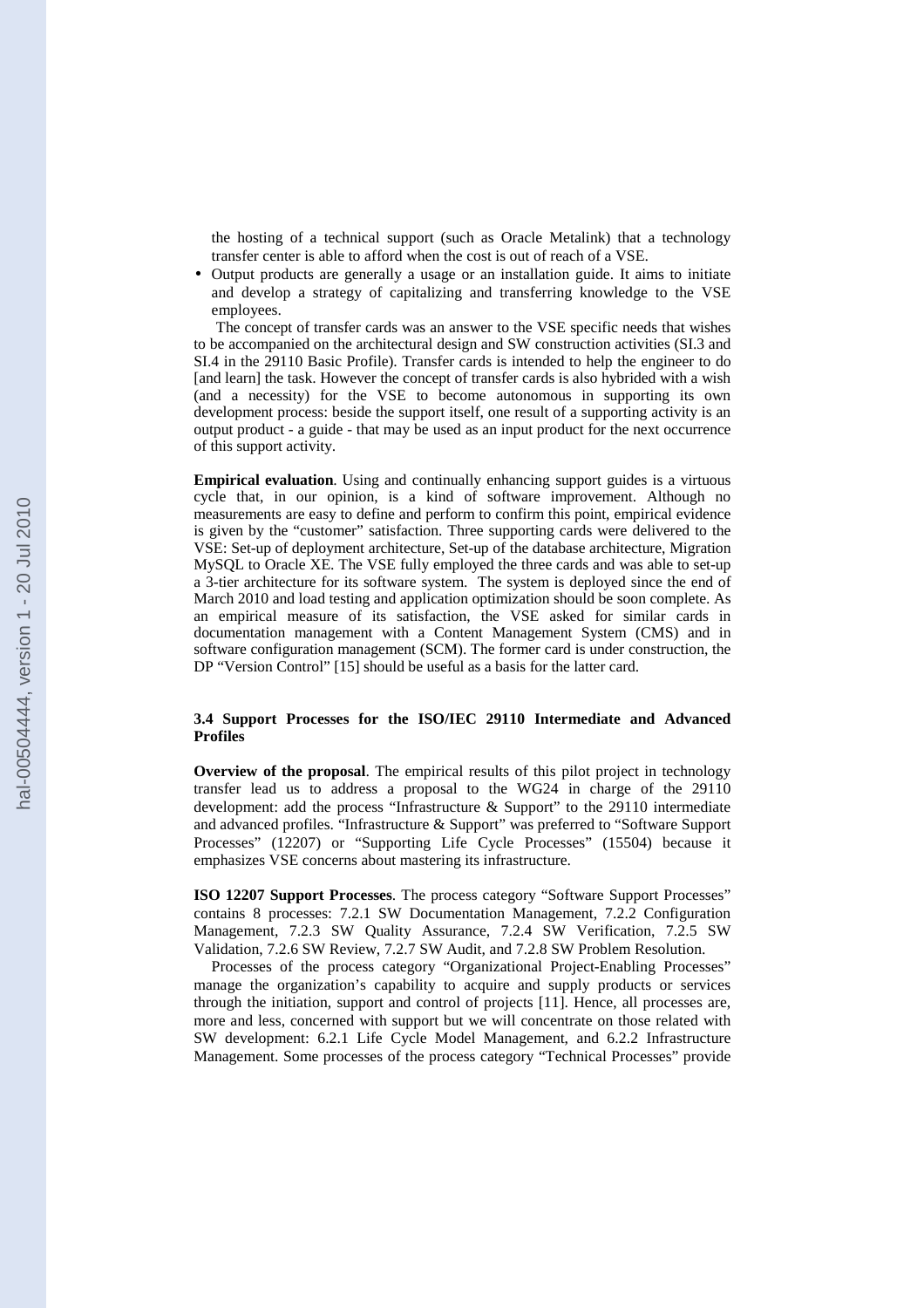support to the SW team, particularly 6.4.7 SW Installation, 6.4.8 SW Acceptance Support, and 6.4.9 SW Operation.

**Review of the 29110 support activities**. Let us examine how support processes above are taken in account in the 29110.

- As mentioned in the DP "Version Control" [15], Configuration Management is distributed in (almost) all activities of the SI process with a "generic" task: Incorporate the deliverable to the Software Configuration as part of the baseline.
- In a similar manner, documentation management is distributed to the PM and SI activities that produce output documents. Documentation is managed with a "generic" task: Incorporate the document to the Software Configuration as part of the baseline.
- All tasks related with SW testing (including SW verification, validation and acceptance) are localized in activities SI.3, SI.4, and SI.5.
- Reviews are performed within the PM2.3 (internal) and PM2.4 (external) tasks. Audit is not in the scope of the Basic Profile.
- Problem resolution is performed in a VSE on a day-to-day basis and no formalized process can address the variety of problems that VSE employees have to solve.
- Life Cycle Model Management is generally absent in a VSE. Implementing the 29110 in a VSE will provide Life Cycle Model Management..
- The 29110 Basic Profile provide, on purpose, few indications about Infrastructure Management, Installation and Operation Processes; the SI.1.2 task is intended to set or update the implementation environment and the SI.6.6 task is devoted to perform delivery according to Delivery Instruction.

**Synthesis of 29110 Basic Profile support activities**. We synthesize how support activities are addressed in the 29110, we classify them in three categories:

- **Difficult to be applicable**, such as Audit, and Life Cycle Management;
- **Missing**, such as Infrastructure Management, Installation, and Operation;
- **Ubiquitous**, as Configuration Management, Documentation Management.

*Difficult to be applicable* is related to activities out of reach of a VSE. *Missing* qualifies, in our opinion, activities that are not covered by ISO/IEC 29110, but should be. *Ubiquitous* means that the support activities do exist, and are distributed and performed elsewhere (even everywhere) in PM and SI activities and tasks; but these support activities are not identified, defined, maintained and improved.

 It is a reasonable (and pragmatic) point of view to distribute the tasks of a SE support activity such as Configuration Management and include it into all others SE activities that involve it rather than isolate the distributed tasks in a dedicated activity. It is a general principle in a VSE to have polyvalent employees able to perform a lot of different tasks. However, when the activity bears high risks or becomes too complex, this approach reaches its limits. A careful study is required to establish which SE support activities fall in the "risky" or "complex" categories and require (at least conceptually) a dedicated support activity.

One of the contributions of this paper is to propose a draft of an "Infrastructure  $\&$ Support" (IS) process for the Intermediate or Advanced profiles. Table 2 presents a first decomposition in activities and examples of tasks. Table 2 is subdivided in three sections: the first section lists the existing PM process, the second section lists the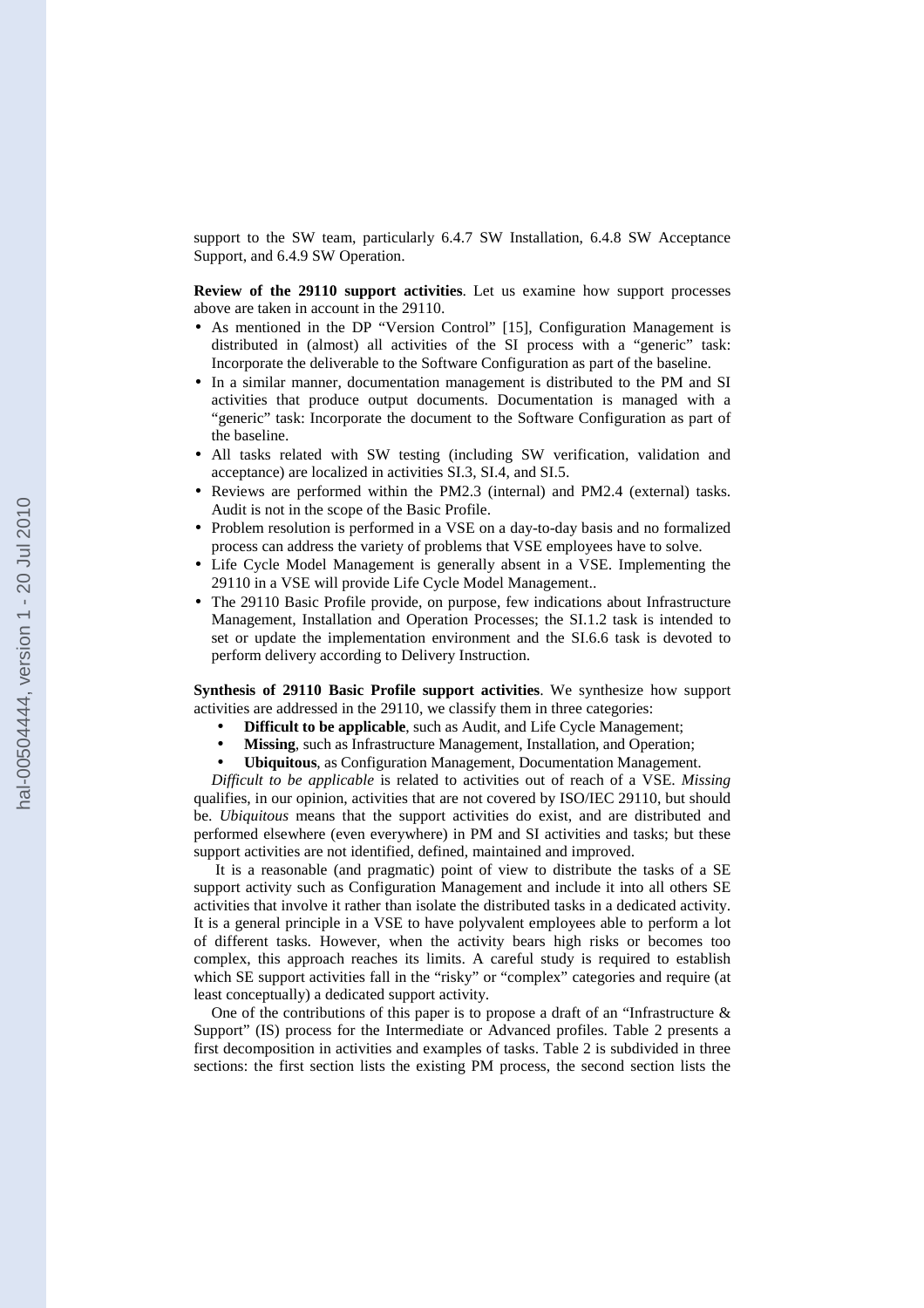existing SI process and the last section lists the proposed IM process. Column 1 links to the 12207 processes, column 2 lists the 29110 tasks concerned (for PM and SI)), column 3 proposes a name for the potential support process and column 4 gives some examples of related tasks.

| 12207<br><b>Processes and</b>         | <b>29110 tasks</b>                                       | Proposed name for the activity           | <b>Exemplar tasks</b>                                                                                                                      |  |
|---------------------------------------|----------------------------------------------------------|------------------------------------------|--------------------------------------------------------------------------------------------------------------------------------------------|--|
| activities                            |                                                          |                                          |                                                                                                                                            |  |
| "Project Management" PM Process       |                                                          |                                          |                                                                                                                                            |  |
| 7.2.2                                 | PM.1.10<br>PM.1.15                                       | <b>Configuration Process</b><br>Planning | • Develop a SW Configuration<br>Management Plan                                                                                            |  |
| "Software Implementation" SI Process  |                                                          |                                          |                                                                                                                                            |  |
| 7.2.2                                 | PM.2.2, PM.2.3<br>SI.2.3, SI.2.5                         | <b>Change Request Management</b>         | • Develop a change management<br>strategy<br>• Establish the dependencies to<br>other change requests<br>• Implement and track the changes |  |
| 7.2.2                                 | SI.2.7, SI.3.8,<br>SI.4.7, SI.5.11,<br>SL <sub>6.7</sub> | <b>Configuration Management</b>          | • Establish a SW Configuration<br>Repository<br>• Maintain SW configuration.                                                               |  |
| 7.2.1                                 | SI.2.2, SI.3.3,<br>SI.3.5, SI.5.7,<br>SI.5.9,<br>SI.6.4  | Documentation Management                 | • Establish standards for documents<br>• Establish a Documentation<br>Repository<br>• Maintain documents.                                  |  |
| 6.4.7<br>6.4.9                        |                                                          | <b>Installation and Deployment</b>       | • Develop installation strategy<br>Specify installation requirements<br>• Install software product                                         |  |
| "Infrastructure & Support" IM Process |                                                          |                                          |                                                                                                                                            |  |
| 6.2.2                                 |                                                          | <b>Infrastructure Management</b>         | • Establish the infrastructure<br>• Maintain the infrastructure.                                                                           |  |
| 6.4.7<br>6.4.9                        |                                                          | <b>Experience Management</b>             | • Establish an experience repository<br>Gather knowledge and experience<br>٠<br>• Provide access to experience                             |  |

**Table 2.** Breakdown of the proposed Infrastructure & Support Processes.

## **4 Conclusion and future work**

We presented a pilot project conducted in a VSE of 13 people who wished to master its infrastructure. Two hypotheses were discussed (1) supporting activities can be transferred to the VSE through the use of transfer cards - a kind of self-training activity; (2) the 29110 Intermediate or Advanced Profiles need additional Support Process drawn from the 12207 and 15504 standards. As a case study, the solutions that we provided to the VSE are reported.

Further work is required to develop and pilot the required supporting activities and to determine how far the scope of transfer cards can be extended to non-supporting processes such as requirements or tests.